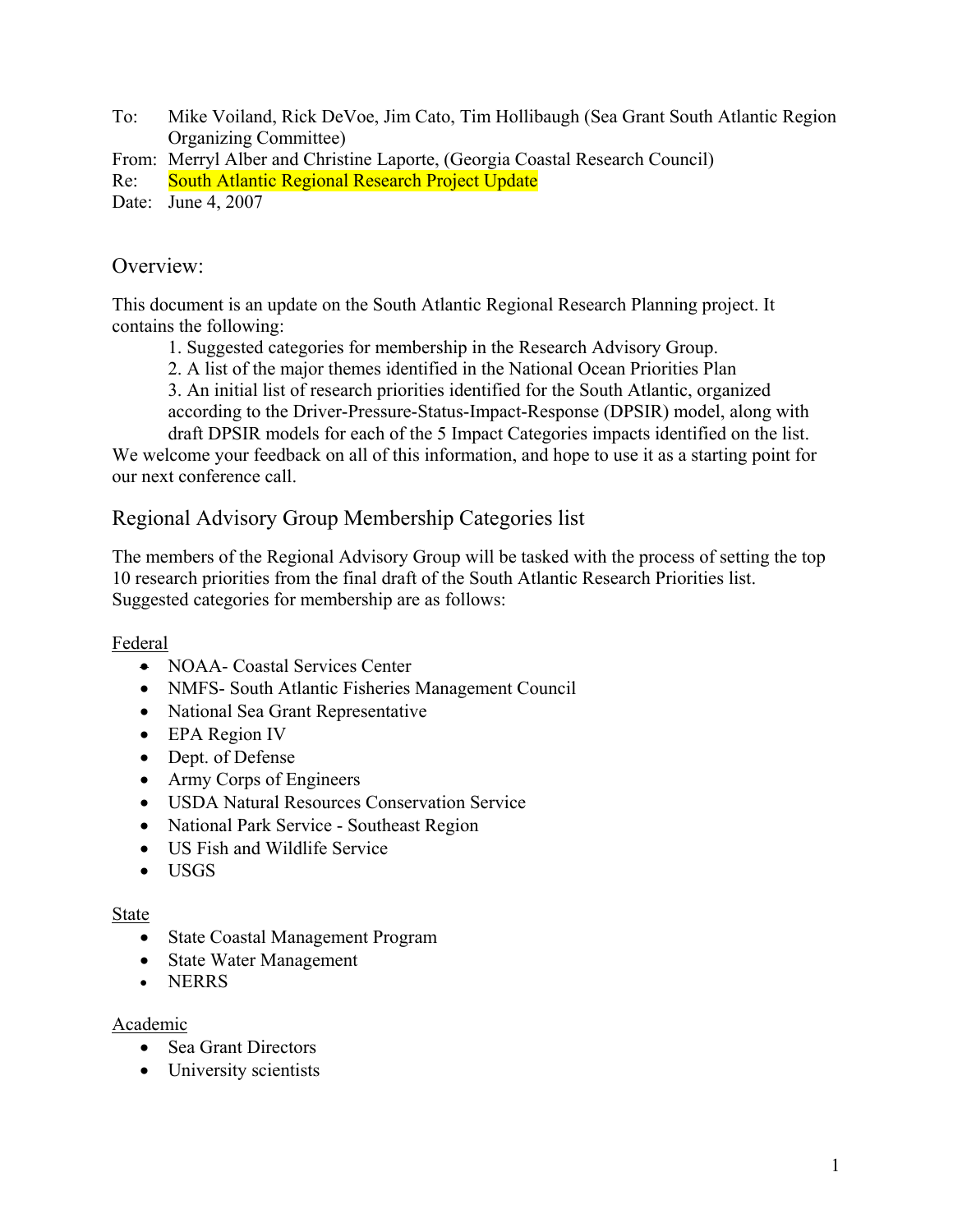## National Ocean Research Priorities Plan and Implementation Strategy Themes

The National Science and Technology Council's Joint Subcommittee on Ocean Science and Technology (JSOST) issued the "Ocean Research Priorities Plan and Implementation Strategy" (commonly referred to as the ORPP) in January 2007 (JSOST 2007). Accompanying the publication of the ORPP was a Presidential announcement requesting \$143 million in the FY 2008 budget for "priority ocean projects" focused on the themes identified in the ORPP:

- 1. Stewardship of Natural and Cultural Resources
- 2. Increasing Resilience to Natural Hazards
- 3. Enabling Marine Operations
- 4. The Ocean's Role in Climate
- 5. Improving Ecosystem Health
- 6. Enhancing Human Health

As we discussed, it will be important to link the priorities that emerge from the South Atlantic planning effort back to these priorities.

### Draft South Atlantic Research Priorities

During the initial "needs assessment phase" of this project, we examined over 90 documents related to research needs in the South Atlantic region (Appendix A). We used this information to construct a master list that contains all the research priorities mentioned in the data. This information was then compiled into categories using the DPSIR (Driver→ Pressure→ State→ Impact→ Response) framework that is being used by the U.N. Food and Agriculture Organization in indicator research and other efforts to evaluate human interaction with the environment.

Following the list are example applications of the DPSIR framework to a research issue from each of the 5 Impact categories listed. We have focused on Impact because these are the signs of environmental change that people see, and to which they may respond. Each model also lists possible linkages to ORPP themes.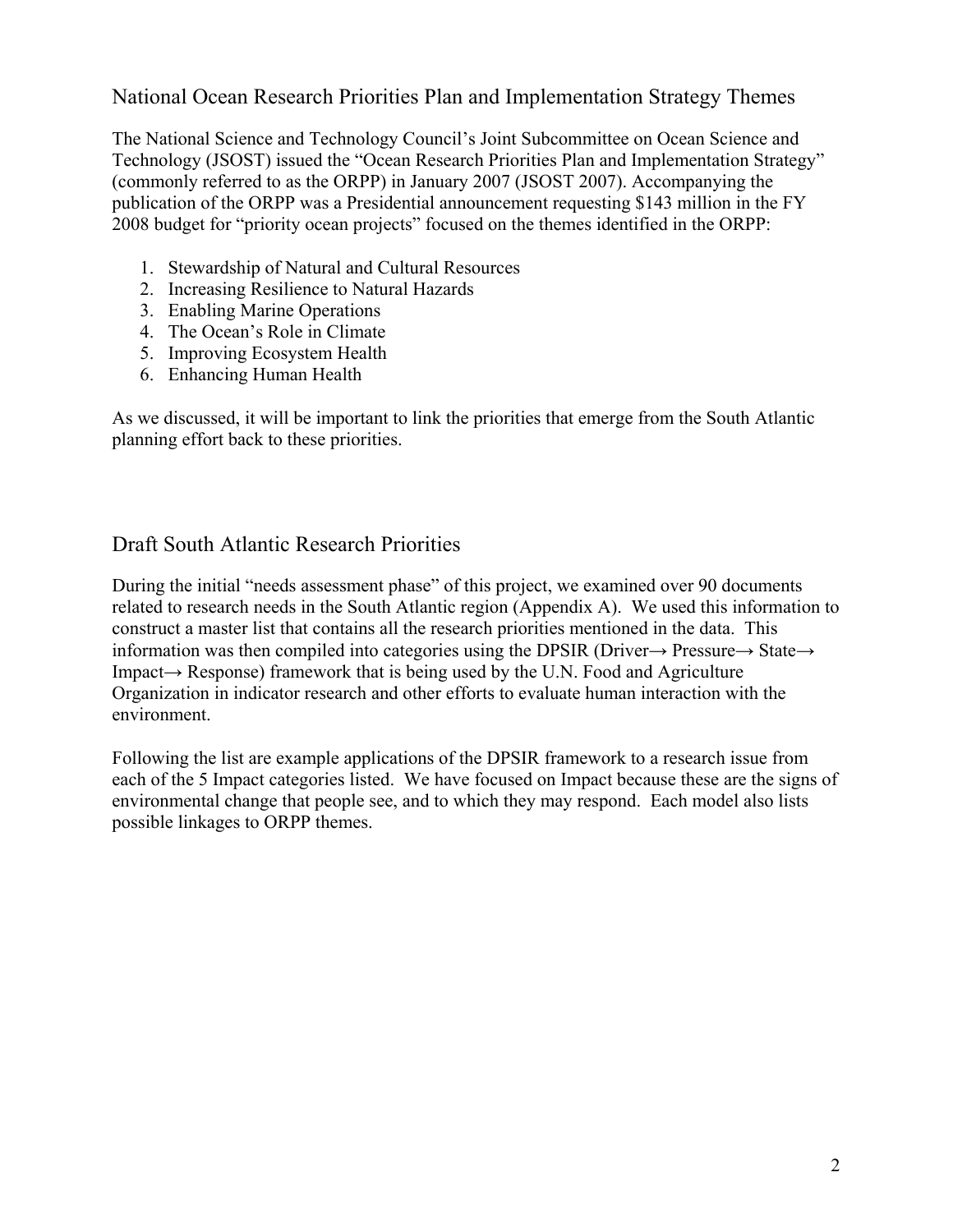## South Atlantic Research Priorities Draft 6/04/07

#### DRIVERS

- Human population growth
	- o Coastal development
	- o Seasonal/vacation use
- Watershed activities
	- o Urbanization and other land use changes
	- o Operation of dams
	- o Emissions from industry, waste from power plants
	- o Effluent from sewage treatment plants, septic tanks
- Direct alteration of coastal habitat:
	- o Construction of docks and marinas
	- o Dredging (dredge and fill)
	- o Trawling
	- o Building seawalls, jetties, etc.
	- o Impoundments
- Marine activities
	- o Ecotourism
	- o Swimming
	- o Boating
	- o Fishing, shellfishing
	- o Aquaculture
	- o Shipping activity (operation of ports, ballast water management)
	- o Military operations
	- o Offshore oil and gas development, extraction
- Climate
	- o Precipitation
	- o Temperature
	- o Storm events
	- o Sea level
	- o Wind stress
	- o Decadal indices and other long-term forcing
- Physical setting
	- o Bathymetry
	- o Wave environment

produce PRESSURES on the environment

- Point source pollution
- Non-point source pollution, including atmospheric deposition
- Changes in freshwater inflow
- Habitat loss, fragmentation
- Changes in hydrography, bathymetry
- Introduction of invasive species
- Acoustic effects
- Overfishing, bycatch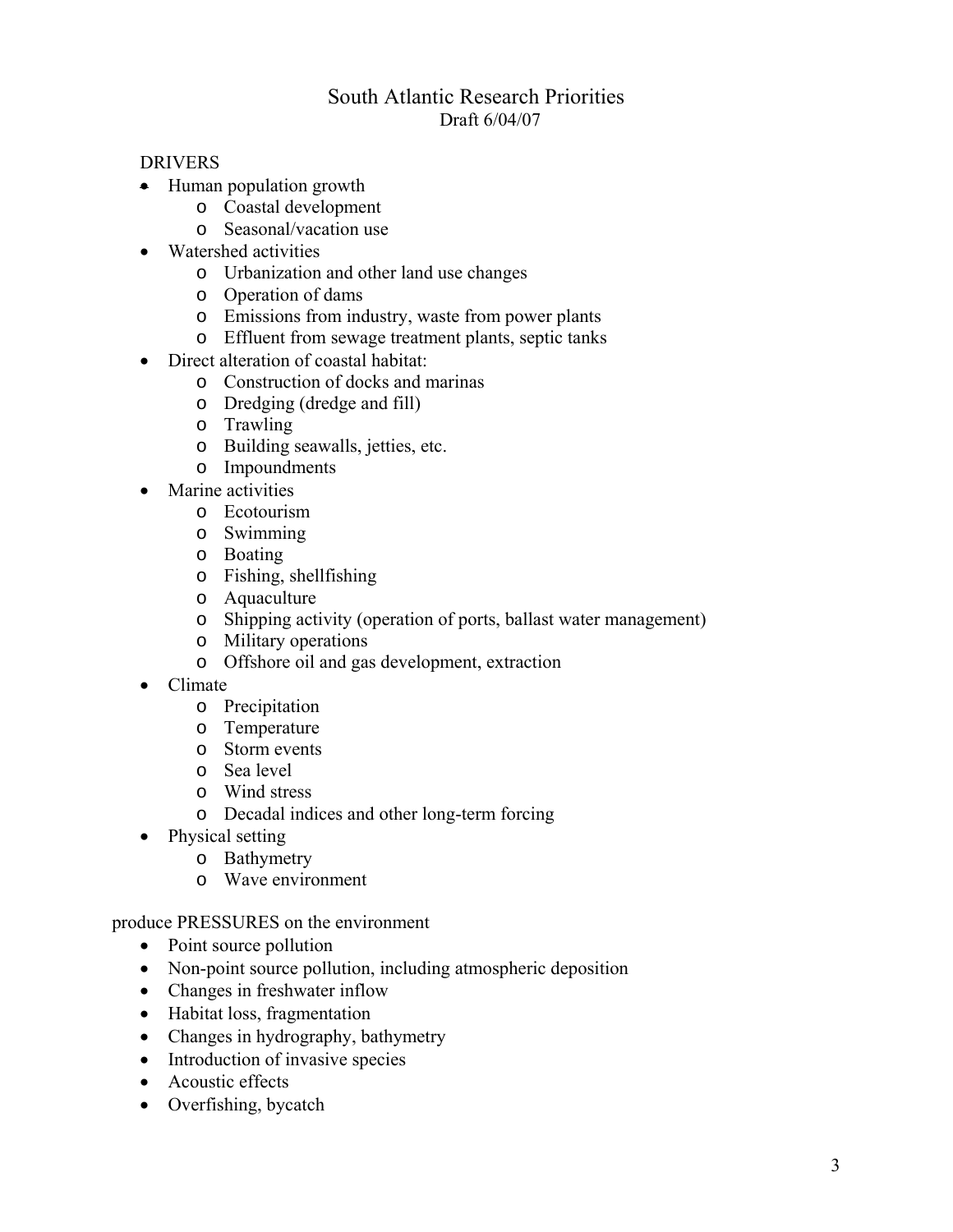- Climate effects
	- o Increased frequency of hurricanes and other storms
	- o Sea level rise
	- o Drought, flooding

which affect the STATUS of the environment

- Physical characteristics
	- o water circulation patterns
	- o residence time
	- o sediment transport, rate of erosion
	- o extent and location of habitat (wetlands, coral reefs, hard bottoms, salinity zones, etc.)
- Water, sediment quality
	- o salinity
	- o suspended sediment
	- o dissolved oxygen (hypoxia)
	- o nutrient concentrations
	- o contaminant concentrations (metals, toxins, pharmaceuticals, plastics)
	- o coliforms, pathogens
	- o pH
	- o radioactivity
	- o marine debris
- Biological components
	- o amount and distribution of primary producers
	- o amount and distribution of secondary producers
	- o food web interactions
	- o species diversity
	- o presence of invasive species
	- o contaminant concentrations in organisms

which IMPACT human health and ecosystem services

- Habitat loss and degradation
	- o wetland loss
	- o coral bleaching
	- o seagrass dieoff
	- o marsh dieback
	- o alteration of physical setting (e.g. interruption of sand budget)
- Eutrophication symptoms
	- o decrease in submerged aquatic vegetation
	- o increase in harmful algal blooms
	- o high chlorophyll concentrations
	- o fish kills
- Effects on fisheries
	- o decreased fish catch
	- o increased disease of fish, aquaculture species
	- o disruption of food web due to invasive species
- Effects on human health and quality of life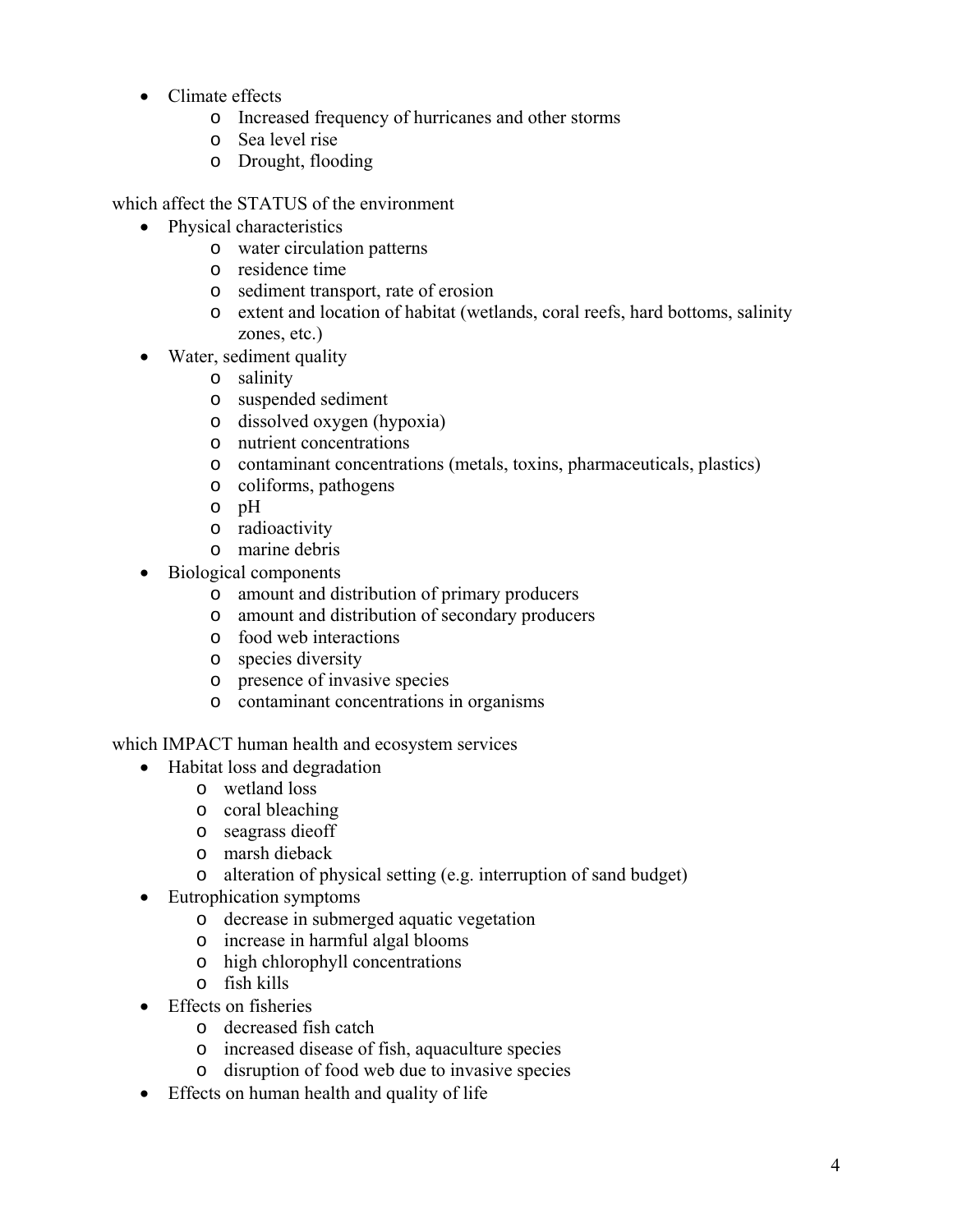- o contaminated fish and shellfish
- o beach closures
- Effects on valued species
	- o Endangered, Threatened and Species of Concern (i.e. sea turtles, right whales)
	- o culturally or commercially valued species (i.e. crabs, shrimp, shellfish, seagrass, coral, finfish)

catalyzing human RESPONSES for change

- Point source pollution control: NPDES permits, secondary wastewater treatment
- Stormwater management strategies
	- o buffers
	- o impoundments
	- o retention ponds
	- o constructed wetlands
- Habitat mitigation and restoration
	- o beach renourishment
	- o wetland mitigation and restoration
- Fisheries management
	- o fisheries regulations
	- o Marine Protected Areas
	- o ecosystem-based management
- Eutrophication mitigation
	- o targets to decrease nutrient loads
	- o best management practices in watershed

Other Tools:

- Development of predictive models
	- o circulation
	- o global climate change
	- o runoff
- Monitoring for preventative and responsive measures
- Enforcement
	- o improved inspection of shellfish and fish
- Changes in legislation
- Education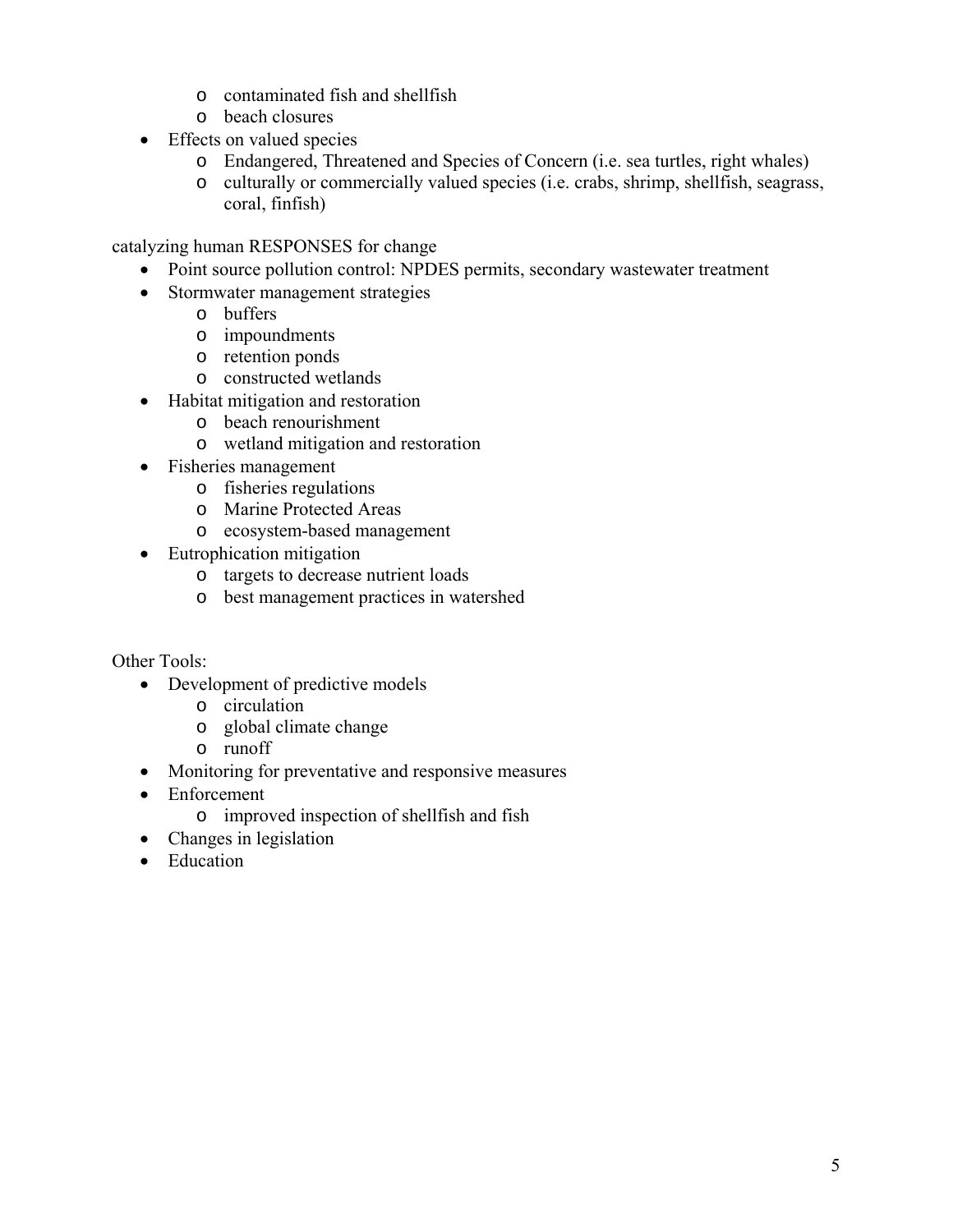# Draft DPSIR: Habitat Loss

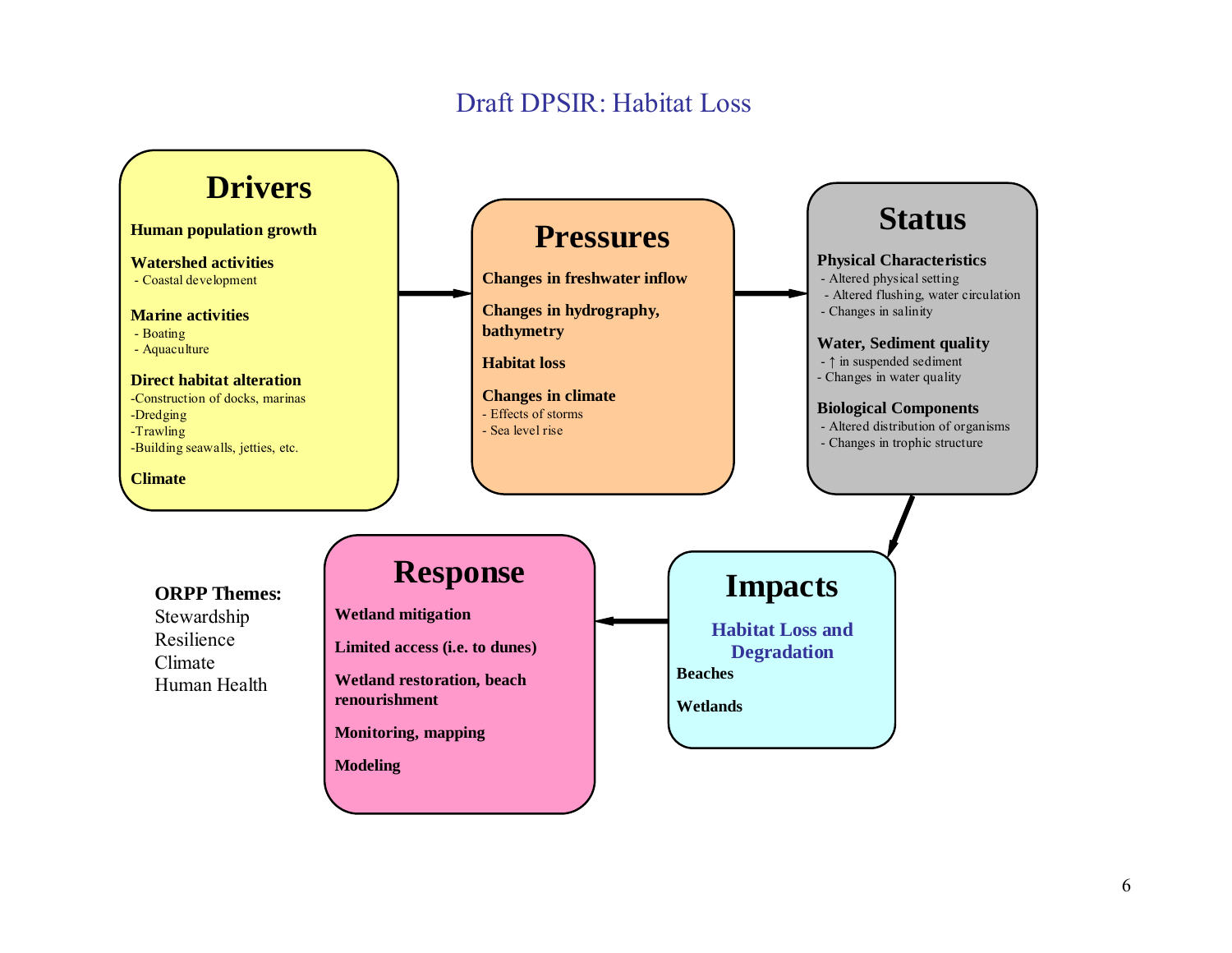# Draft DPSIR: Eutrophication

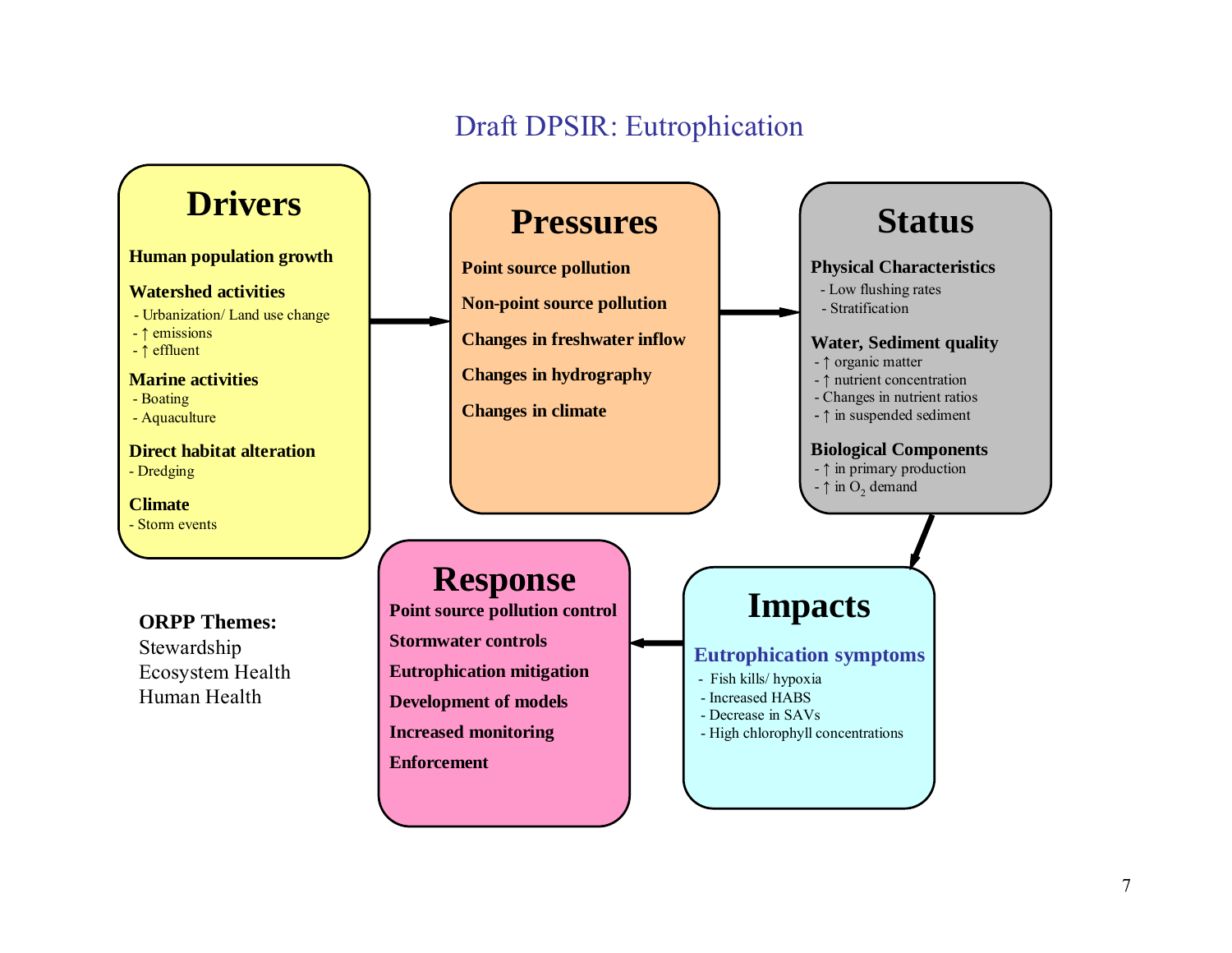# Draft DPSIR: Fisheries

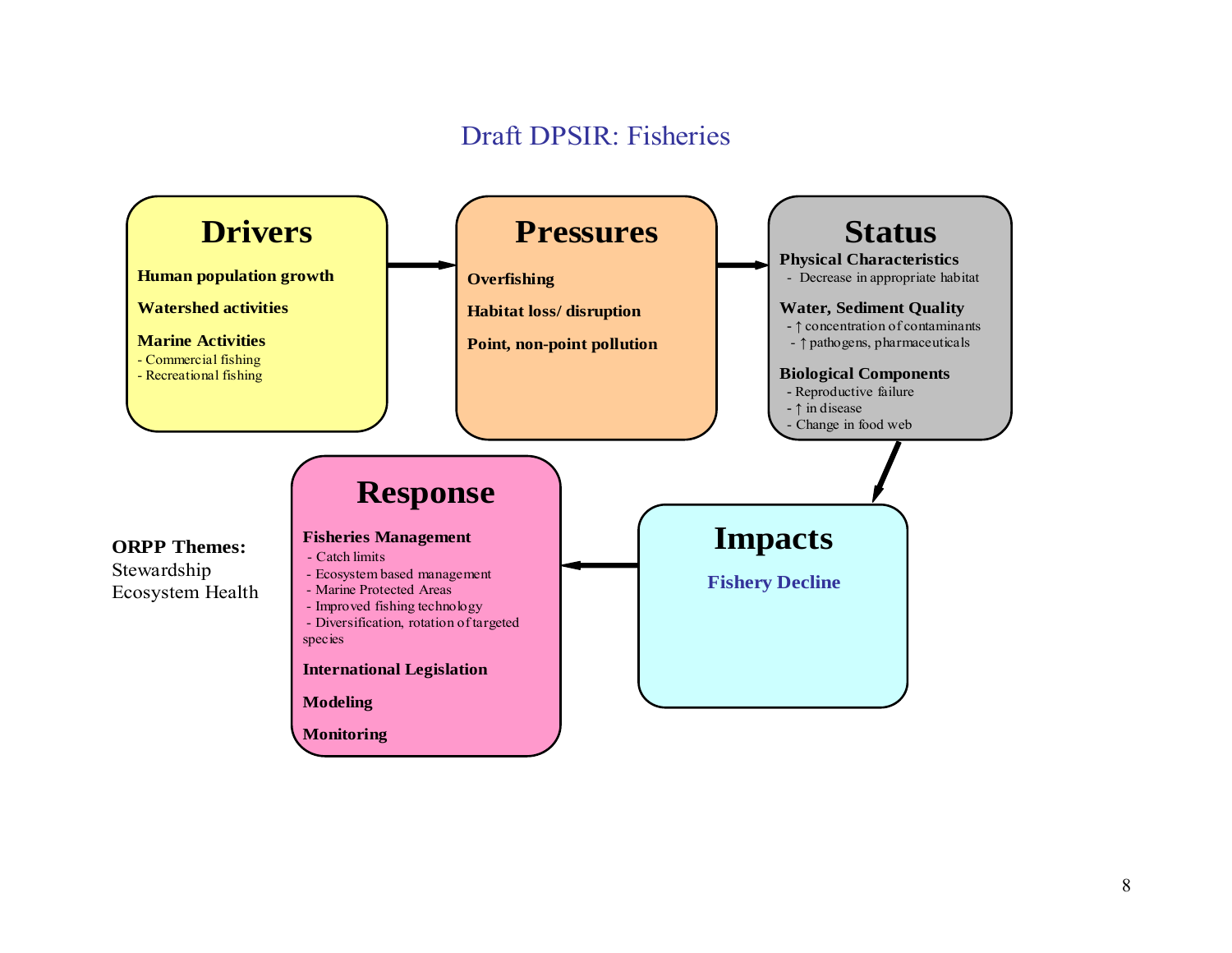# Draft DPSIR: Human Health and Quality of Life

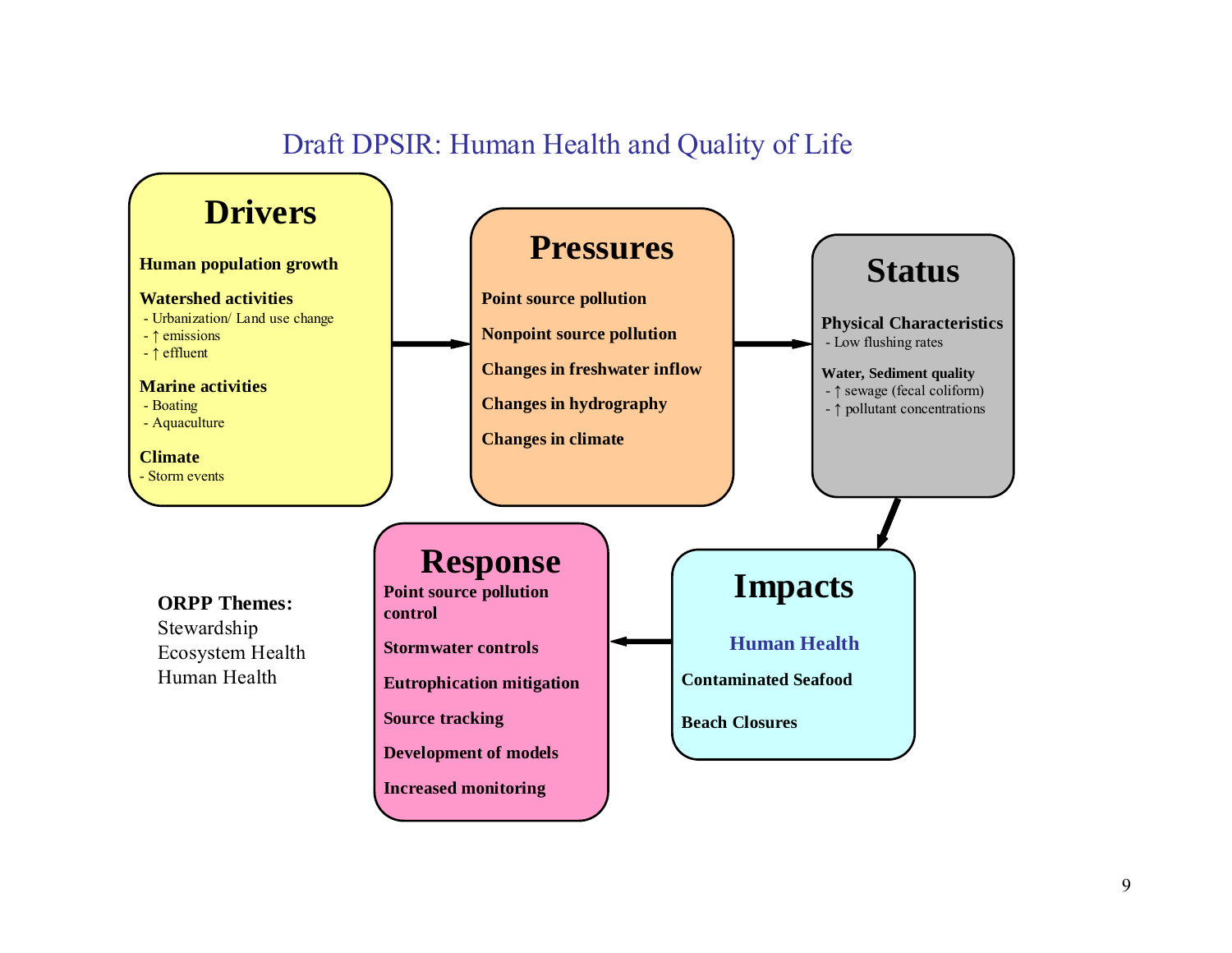# Draft DPSIR: Valued Species

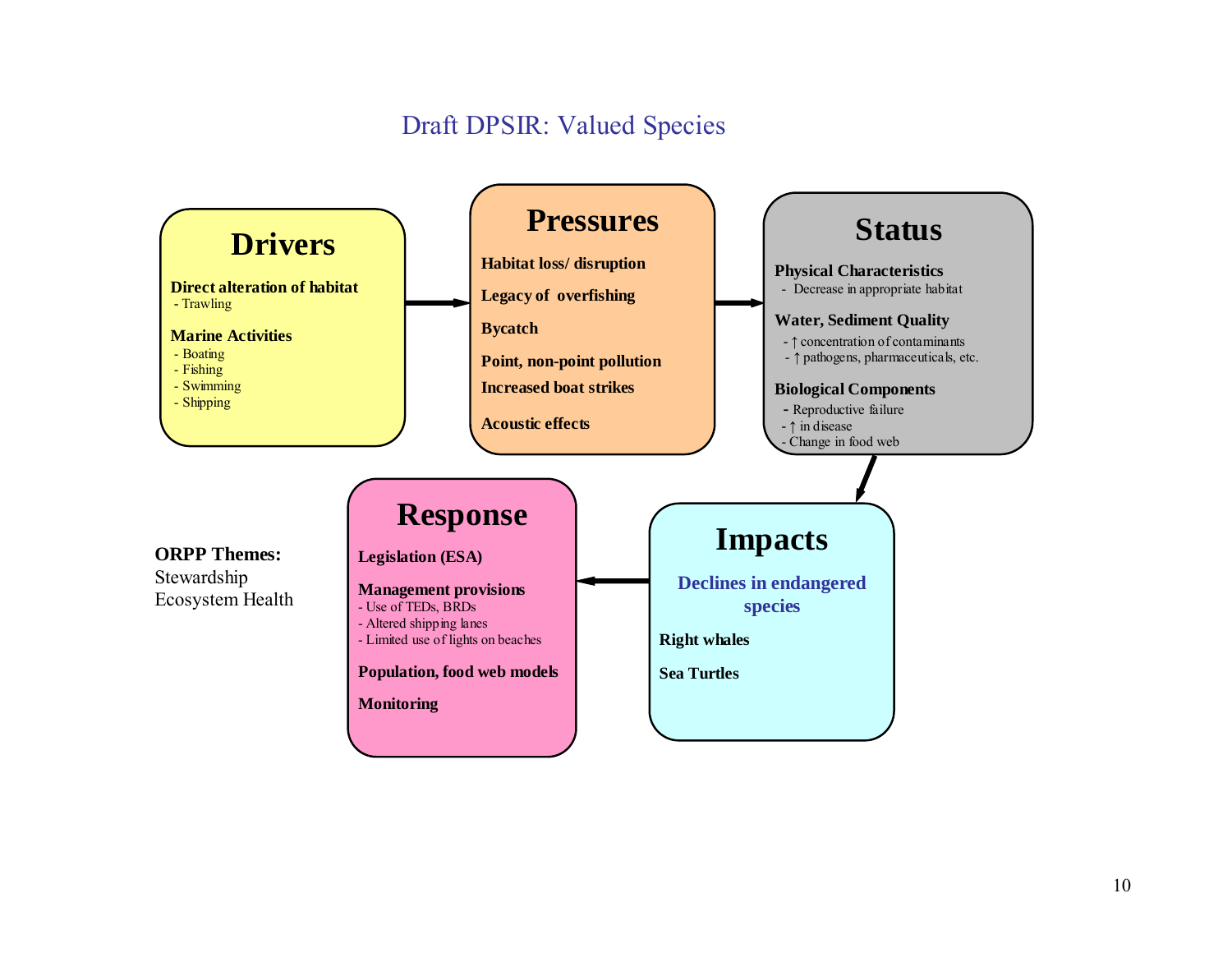## References

Council on Environmental Quality, 2004. U.S. Ocean Action Plan. http://ocean.ceq.gov/actionplan.pdf

United Nations Food and Agriculture Organization, 2005. Coastal GTOS Strategic Design and Phase 1 Implementation Plan. GTOS-36. http://www.fao.org/gtos/doc/pub36.pdf

Joint Subcommittee on Ocean Science and Technology, 2007. Charting the Course for Ocean Science in the United States for the Next Decade- An Ocean Research Priorities Plan and Implementation Strategy. http://ocean.ceq.gov/about/docs/orppfinal.pdf

U.S. Commission on Ocean Policy, 2004. An Ocean Blueprint for the 21rst Century. http://www.oceancommission.gov/documents/full\_color\_rpt/000\_ocean\_full\_report.pdf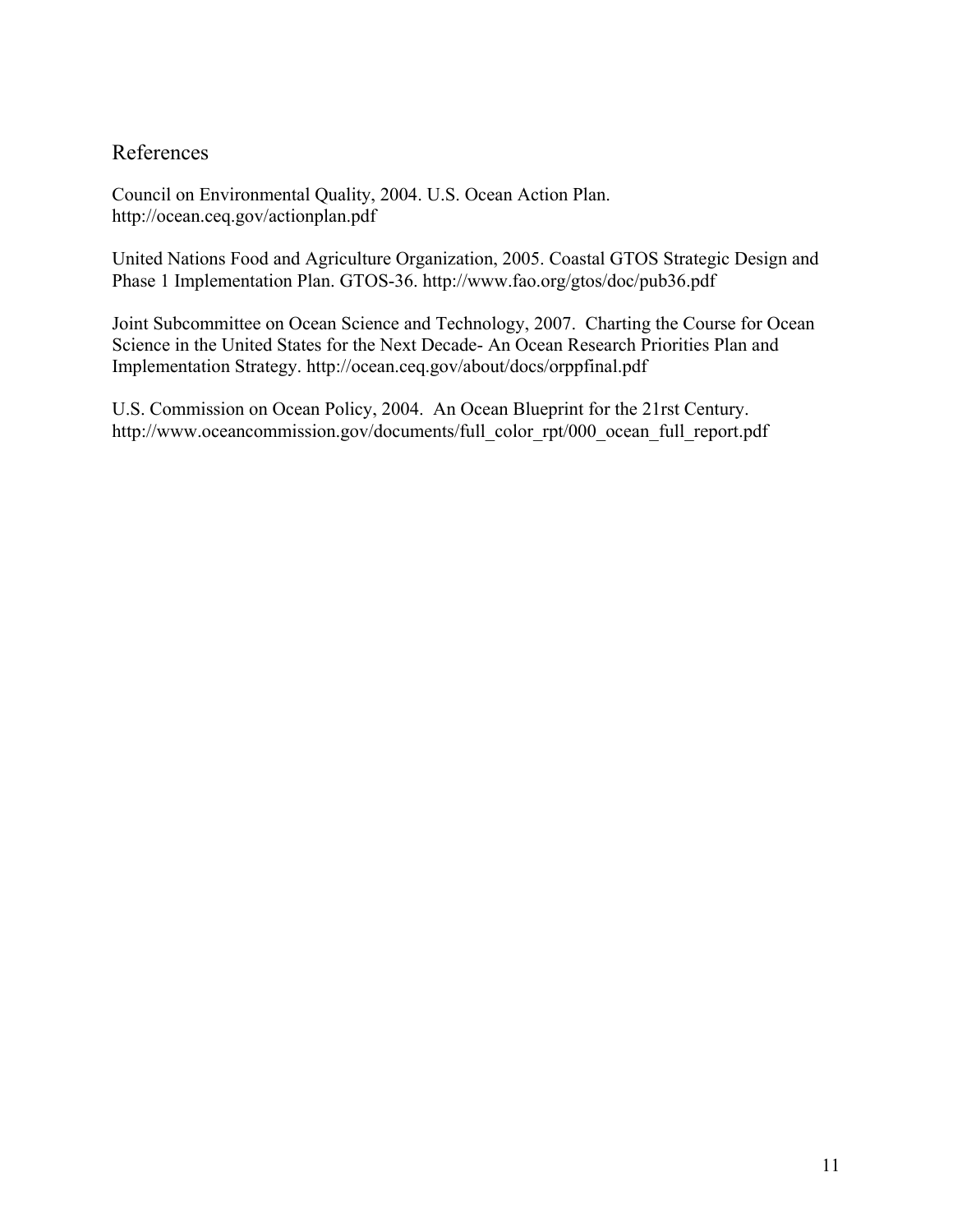# **Appendix A**

Southeast Atlantic Regional Research Project's "Needs Assessment" List of Documents Examined with web links Draft 6-4-07

## **STATE SCOPE**

#### **Sea Grants in South Atlantic Region**

- 1. NC http--www.ncseagrant.org-files-strategic\_plan.pdf
- 2. SC SC Sea Grant Consortium SCSGC Biennial Sea Grant RFP Table of Contents
- 3. GA http://www.marsci.uga.edu/gaseagrant/pdf/callforproposals.pdf
- 4. FLA http://nsgl.gso.uri.edu/flsgp/flsgpq06001.pdf
- 5. http--flseagrant.ifas.ufl.edu-CallForProposals-forms-CallForProp2008.pdf

#### **State Government Plans in South Atlantic Region**

- 6. NC Div of Coastal Mgmt http://dcm2.enr.state.nc.us/
- 7. SC Ocean & Coastal Resource Management (OCRM) http://www.scdhec.net/environment/ocrm/
- 8. SC CZMP 2006-2010 (pub 2007) http://www.scdhec.gov/environment/ocrm/notice/docs/SC\_CZMP\_309\_PC.pdf#xml=http ://www.scdhec.net/cgibin/texis.exe/Webinator/search/xml.txt?query=Coastal+Grants&pr =www&prox=page&rorder=500&rprox=500&rdfreq=500&rwfreq=500&rlead=500&suf s=1&order=r&cq=&id=45c9199c7
- 9. GA DNR Coastal resources Division (rfp) Georgia DNR, Coastal Resources Division - Request for Proposals - Cycle X
- 10. Fla Coastal Management Program (rfp) http://www.dep.state.fl.us/cmp/grants/fcpmgrants.htm
- 11. Fla 309 2007-2010 http://www.dep.state.fl.us/cmp/links/files/final\_309.pdf
- 12. Florida Keys National Marine Sanctuary- Comp. Science Plan 2002 http://www.fknms.nos.noaa.gov/research\_monitoring/fknms\_science\_plan.pdf
- 13. Florida keys national marine Sanctuary REPORT 2006 http://www.fknms.nos.noaa.gov/research\_monitoring/exec\_summary\_intro.pdf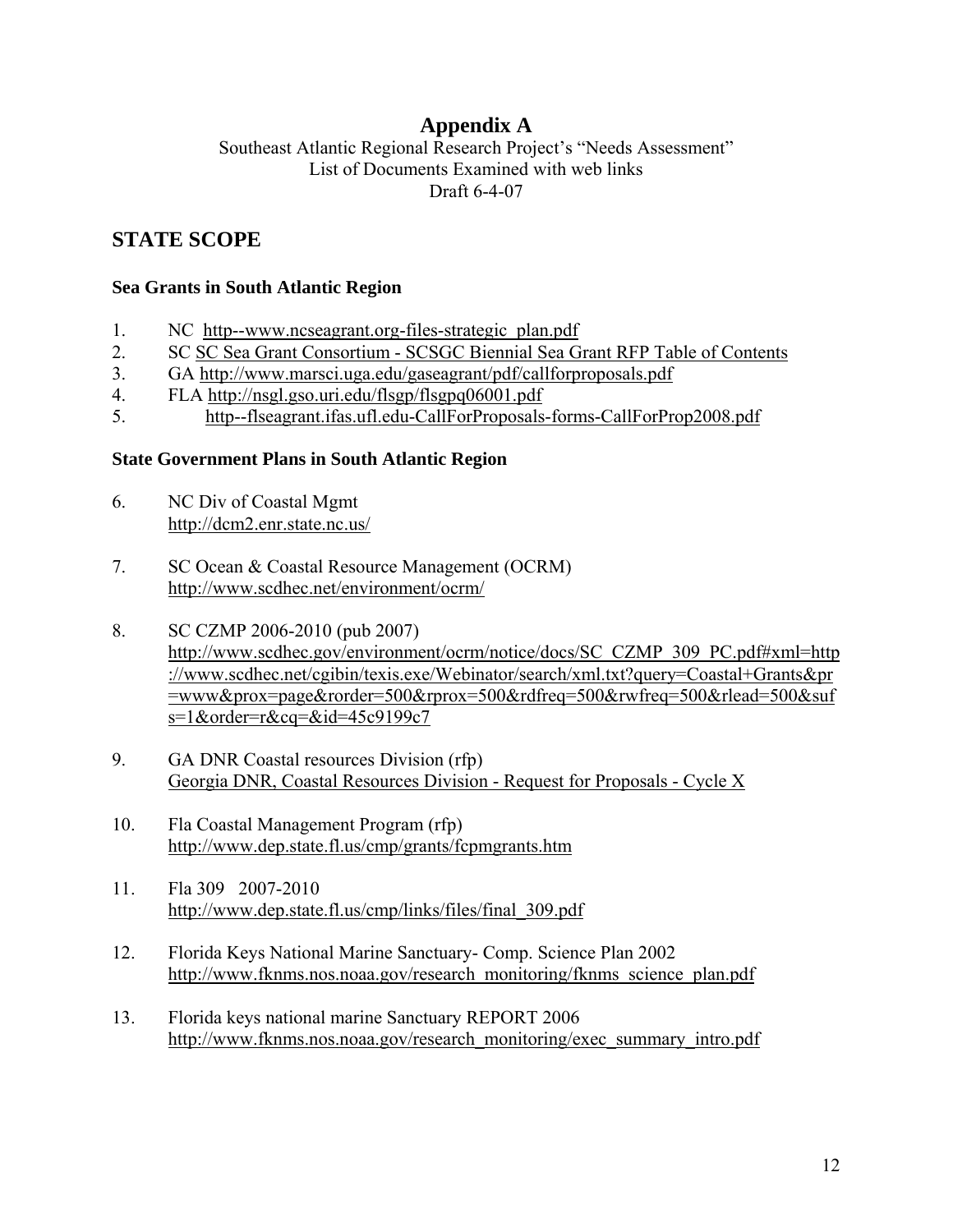- 14. Southeast Florida Ocean and Coastal Resources Council- Multiagency Annual Research Plan 2006 (could not find independent link- internal document?) http://masgc.org/gmrp/plans/FLOCC%20I.pdf
- 15. SEFCRI NOAA funded interagency coral reef plan for SE Fla. http://www.coralreef.gov/las/pdf/SEFCRI\_LAS\_FINAL\_20May05.pdf
- 16. NOAA CORIS Coral Reef Fla. Res Plan 2007-2011 http://coris.noaa.gov/activities/coral\_research\_plan/pdfs/coral\_researchplan.pdf
- 17. Fish and Wildlife Service State wildlife plans (reviewed S. Atlantic only) http://www.fws.gov/southeast/SWAP/

# **REGIONAL SCOPE**

#### **South Atlantic / Gulf of Mexico**

- 18. Coastal Conference on Ecosystem Based Approaches to Management in the Southeast Region report (UNCW) fisheries based. 2006 http://www.uncw.edu/dpscs/031906aHome.htm
- 19. Coastal States Organization, includes survey for SEECOOS needs **(**reviewed S. Atl. only**)** http://www.coastalstates.org/
- 20. EPA Strategic Plan 2006 2011: Region IV http://www.epa.gov/ocfo/plan/regions/region\_4\_comments.pdf
- 21. Gulf of Mexico Alliance- Gulf Action Plan http://www2.nos.noaa.gov/gomex/action\_plan/gulfactionplan\_final2.pdf
- 22. Gulf of Mexico Program (EPA) http://www.epa.gov-gmpo-mmrc-resassess-2003.pdf
- 23. South Atlantic Fisheries Management Council http://www.safmc.net/EcosystemManagement/ResearchandMonitoring/tabid/58/Default.a spx
- 24. South Atlantic and Caribbean Region Management Plan, 1994 (incl. in GCRC proposal) http://www.nap.edu/openbook/0309050960/html/105.html
- 25. US Fish and Wildlife Service- South Atlantic Migratory Bird Initiative http://samigbird.fws.gov/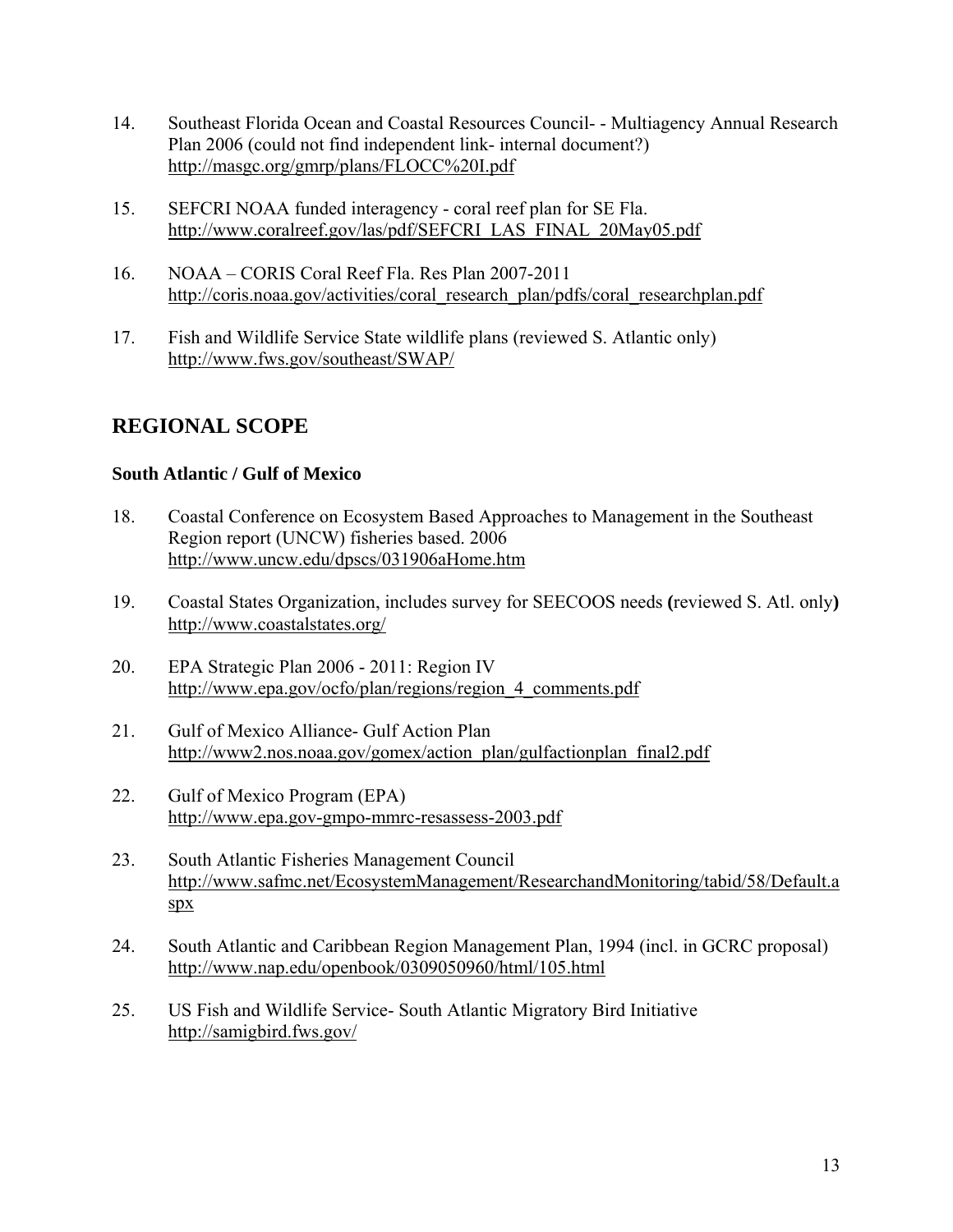National Park Service Coastal South Atlantic Parks:

- 26. http://www.nature.nps.gov/water/watershed\_reports/TIMU\_report\_2005-08-17.pdf
- 27. http://www.nature.nps.gov/water/watershed\_reports/fopu\_final\_01092006.pdf
- 28. http://www.nature.nps.gov/water/watershed\_reports/CAHA\_WCA\_Final.pdf
- 29. http://www.nature.nps.gov/water/watershed\_reports/Cape\_Lookout\_Screen.pdf
- 30. http://www.nature.nps.gov/water/watershed\_reports/CUIS\_1.pdf
- 31. http://www.nps.gov/drto/parkmgmt/upload/RNAfactsheet.pdf

#### **Southeastern Fresh Water**

- 32. National Institutes for Water Resources http://niwr.montana.edu/
- 33. NC North Carolina Water Resources Research Institute (NCWRRI) Home Page http://www.ncsu.edu/wrri/
- 34. SC http://www.strom.clemson.edu/teams/water\_resources/rfp2007.html - GA no details - FL unreadable (listed below)

**OTHER REGIONAL** 

# **Non-South Atlantic State and Regional Plans**

- 35. CALFED http://www.calwater.ca.gov/Revitalizing\_CALFED/10\_Year\_Action\_Plan\_Highlights.pd f
- 36. Great Lakes Regional Collaboration: http://www.glrc.us/strategy.html
- 37. Gulf of Maine survey of scientific needs http://www.gulfofmaine.org/council/publications/coastalmanagerssurveyreport.pdf
- 38. West Coast Governors Agreement: http--resources.ca.gov-press\_documents-WCOceanAgreementp6.pdf

### **Private and Nonprofit Sector**

39. Cooperative Institute for Coastal and Estuarine Environmental Technology Technology reports (one relevant one- Sapelo Island) http://ciceet.unh.edu/news/releases/fallReports/reportRelease.html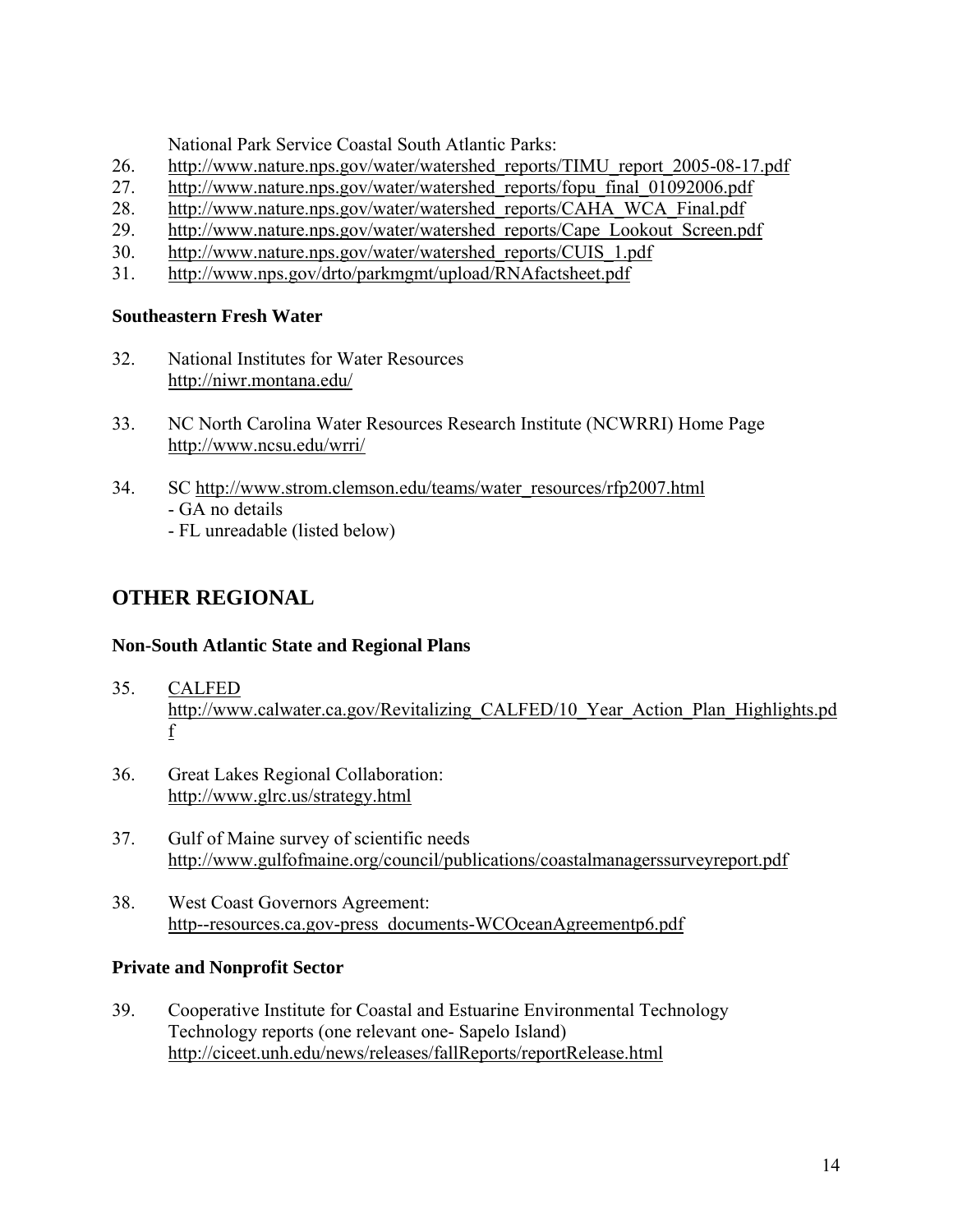40. \*Southern Environmental Law Center- creating a Coastal Research Needs list 6/07 http://www.southernenvironment.org/

## **NATIONAL SCOPE**

#### **Coastal and Ocean**

- 41. Council on environmental Quality: U.S. Ocean Action Plan http://ocean.ceq.gov/oap\_update012207.pdf
- 42. Coastal Services Center survey of clients (16 % were in SE) http--www.csc.noaa.gov-survey-06survey.pdf
- 43. NSTC Joint Subcommittee on Ocean Science and Technology (JSOST) 2007-2017 Charting the Course for Ocean Science in the U.S. research Priorities for the next Decade http://ocean.ceq.gov/about/docs/JSOST\_briefing\_080706.pdf
- 44. National Estuarine Research Reserve System: Research and Monitoring Plan 2006-2011 http://nerrs.noaa.gov/pdf/Research\_Monitoring.pdf
- 45. National Marine Fisheries Service Strategic plan 2005-2010 http://www.ppi.noaa.gov/pdfs/Strategic\_Plans/NMFS\_strategic\_plan\_2005-2010.pdf
- 46. National Ocean Service 2005-2010 Strategic Plan http://www.oceanservice.noaa.gov/about/pdfs/nos\_strat\_plan\_2005\_2010.pdf
- 47. National Ocean Service- Oceans, Coasts, and Navigational & Operational Oceanography Themes http://www.oceanservice.noaa.gov/welcome.html
- 48. National Ocean Service, NOAA Office of Ocean & Coastal Resource Management Technical Document No. 00-01OCRM Program Policy Series State, Territory, and Commonwealth Beach Nourishment Programs - National Overview http://coastalmanagement.noaa.gov/resources/docs/finalbeach.pdf
- 49. National Research Council review of ORPP http://www.nap.edu/catalog/11789.html#description
- 50. National Sea Grant Strategic Plans http://www.seagrant.noaa.gov/other/greenbook\_doc/sg\_strategic\_plan\_082304.pdf http://www.seagrant.noaa.gov/other/greenbook\_doc/web\_stategicplan.pdf
- 51. National Weather Service- Strategic Plan 2005-2010 http://masgc.org/gmrp/plans/NWTHR.pdf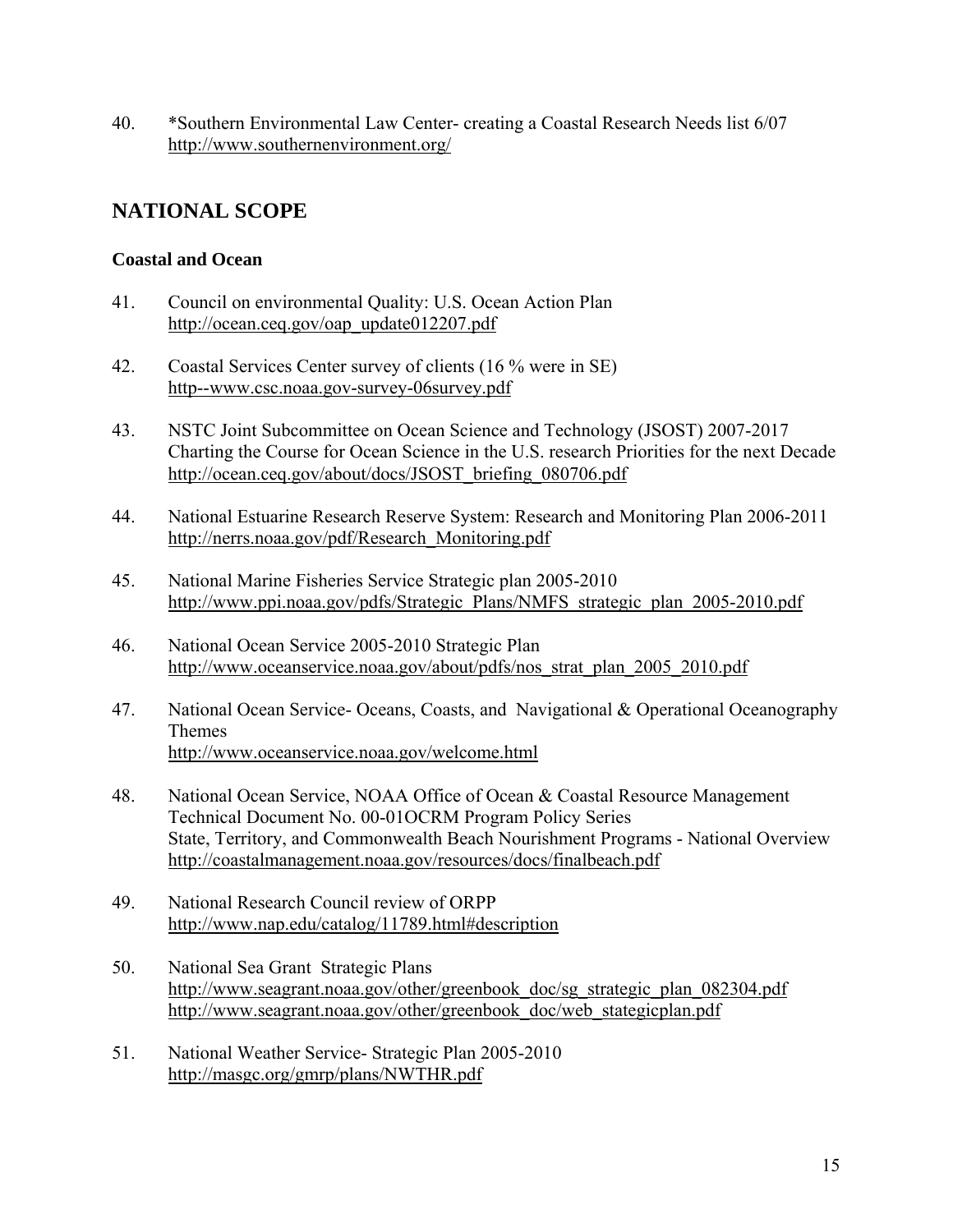- 52. NOAA Strategic Plan 2003-2008 http://oceanservice.noaa.gov/about/pdfs/noaa\_strat\_plan.pdf
- 53. NOAA 2006-2011 http://ecosystems.noaa.gov/docs/Strategic\_Plan\_2006\_FINAL\_042805.pdf
- 54. \*NOAA Office of Ocean and Coastal Resource Management 2007-2012 http://coastalmanagement.noaa.gov/ocrm\_strategicplan.pdf
- 55. OAR-Office of Oceanic and Atmospheric Research NOAA Strategic Plan 2005-2010 http://www.spo.noaa.gov/pdfs/OAR\_strategic\_plan\_2005-2010.pdf
- 56. SIMOR Subcommittee of Integrated Management of Ocean Resources Report on Ocean Research Science Priorities FSTTreport033006.pdf (application/pdf Object)
- 57. U.S. Ocean Commission report: An Ocean Blueprint for the 21rst Century http://www.oceancommission.gov/documents/full\_color\_rpt/welcome.html
- 58. U. S. Coral Reef Task Force (USCRTF) National Action Plan w/ Local area foci http://www.coralreef.gov/taskforce/pdf/General\_LAS\_factsheet.pdf
- 59. United States Geologic Survey, National Coastal Program proposal: "A National Program Responding to Regional Needs" (mentions SE specifically several times) http://marine.er.usgs.gov/coastal-plan/usgs-ntl-coastal-plan.pdf

# **INTERNATIONAL SCOPE**

- 60. United Nations Atlas of the Oceans (Issues) http://www.oceansatlas.org/html/workissues.jsp
- 61. USGS Fla Science Center plan 2005 (no independent link found) http://masgc.org/gmrp/plans/USGS%20FISC.pdf

# **ISSUES SCOPE**

### **Climate Change in South Atlantic Region**

62. Climate Scenarios for Coastal South Carolina and the Southeast Region: What Science tells us could happen in the next 100 years. Carbone, Greg. USC http://www.heinzctr.org/Programs/SOCW/coastal\_vision/charleston\_forum\_12\_2006/pre sentations/Carbone Mepkin Dec 5.pdf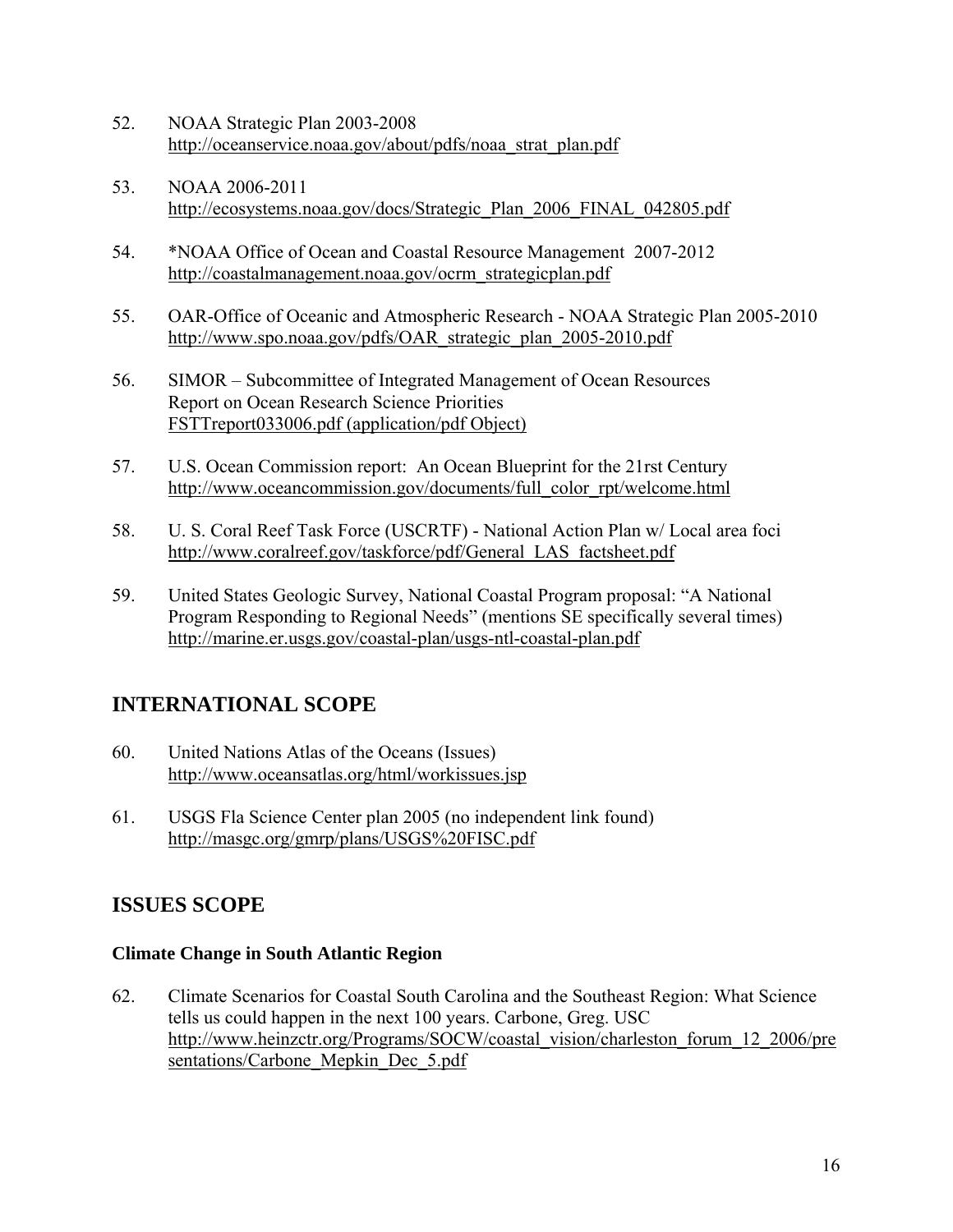#### **DPSIR model**

- 63. Framework for State of Environmental Reporting, Rapport, D. Paper for UNEP ftp://ftp.fao.org/agl/emailconf/lada/lada1\_singh\_ashbindu.doc.
- 64. Coastal GTOS Strategic Design and Phase I Implementation Plan, GTOS Pub.# 36 http://www.fao.org/gtos/gtospub/pub36.html
- 65. FAO Livestock, Environment and Development LEAD Initiative http://lead.virtualcenter.org/en/dec/toolbox/Refer/EnvIndi.htm#DPSIR

#### **Ecosystems Based Management**

66. NOAA- TNC et al "Advancing Ecosystems Based management " Tool box for managers http://www.marineebm.org/

#### **Fisheries Ecosystem Management**

- 67. South Atlantic Fisheries Management council Ecosystem Mgmt. Approach general http://www.safmc.net/ecosystem/Home/EcosystemHome/tabid/435/Default.aspx
- 68. South Atlantic Fisheries Management council 2005 workshop results http://www.safmc.net/EcosystemManagement/ResearchandMonitoring/EcosystemResear chWorkshop2005/tabid/233/Default.aspx

#### **Hazard Mitigation**

- 69. Marine Technology Society Journal Winter 2006/2007 Vol. 40, No. 4 "Stemming the Tide of Coastal Disasters" Part 1- next volume: part 2 Margaret Davidson author of the Introduction http://www.mtsociety.org/publications/journal\_form.cfm
- 70. Coasts, Estuaries and Oceans CEO (from NESDIS site) focus on Hazards http://www.ppi.noaa.gov/Weatherand\_Water/ww\_pdfs/Coasts%20Estuaries%20and%20 Oceans.pdf

#### **Hypoxia**

71. NOAA-Nutrient Pollution in Coastal Waters http://www.nccos.noaa.gov/documents/nutrientpollution.pdf

#### **Invasive Aquatic species**

72. Aquatic Nuisance Species Task Force Plan 2007 http://www.anstaskforce.gov/Documents/ANSTF\_Strategic\_Plan\_2007\_Final.pdf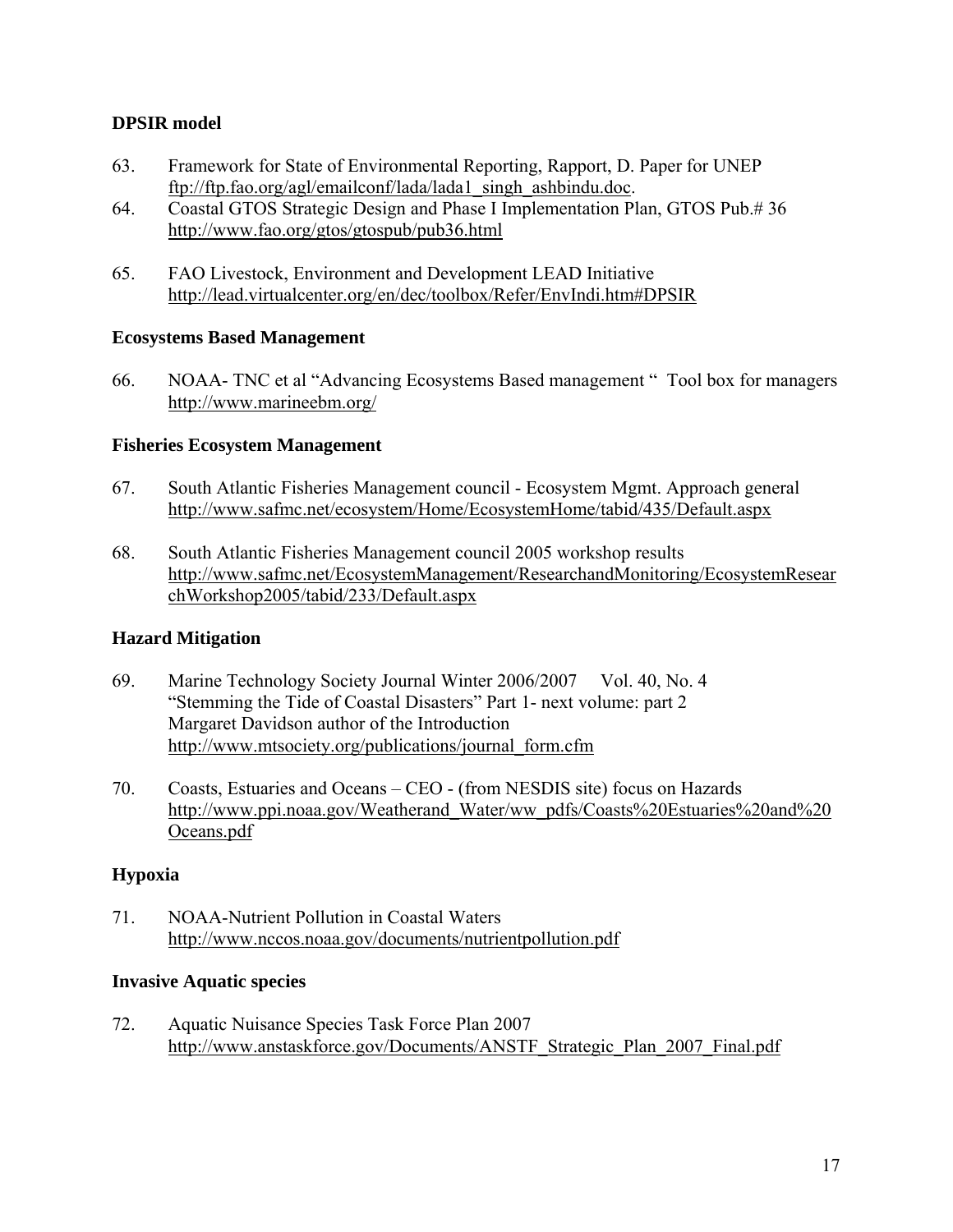#### **Legal Mandates**

- 73. CSCOR\_ NOAA- HAB-Hypoxia legislation article http://www.cop.noaa.gov/stressors/extremeevents/hab/habhrca/
- 74. Clean Georgia website http://www.cleangeorgia.org/net/content/page.aspx?s=19578.0.1.19069
- 75. Coastal Planning and Management By Robert Kay, Jacqueline Alder- Book http://books.google.com/books?hl=en&lr=&id=-JRrgKJnH\_4C&oi=fnd&pg=RA1- PR10&dq=%22Kay%22+%22Coastal+Planning+And+Management%22+&ots=mOjR93 vbMx&sig=Yc\_mchqD0edD7oQlqaS4-xzbDrw#PPR7,M1
- 76. Coasts, Estuaries and Oceans  $-CEO$  (from NESDIS site)  $-$ lists legislation http://www.ppi.noaa.gov/Weatherand\_Water/ww\_pdfs/Coasts%20Estuaries%20and%20 Oceans.pdf
- 77. Coastal Services Center- NOAA- Legislative Atlas- interactive for coastal and ocean legislation http://www.csc.noaa.gov/legislativeatlas/
- 78. Georgia Dept. of Natural Resources- Laws affecting wildlife http://www.gadnr.org/cwcs/PDF/Appendix\_G.pdf
- 79. Gulf of Maine Council sponsored thesis http://www.gulfofmaine.org/council/publications/US\_Laws\_Appendix\_B.pdf
- 80. Northeast Midwest Institute Biological Pollution, Great Lakes- lists Fed. legislation http://www.nemw.org/biopollute.htm
- 81. US House of Representatives –109 Congress,  $2<sup>nd</sup>$  session HR 5030 amendment to Nonindigenous Aquatic Nuisance Prevention and Control Act of 1990 http://www.nemw.org/HR%205030.pdf
- 82. NOAA Office of Program Planning and Integration- Coasts, Estuaries, and Oceans http://www.ppi.noaa.gov/Weatherand\_Water/ww\_pdfs/Coasts%20Estuaries%20and%20 Oceans.pdf

#### **Planning**

- 83. Gulf of Maine: outline of a priority-setting process and templates http://www.gulfofmaine.org/council/publications/researchpriorities.pdf
- 84. Heinz Center Reports http://www.heinzctr.org/publications.shtml#majorreports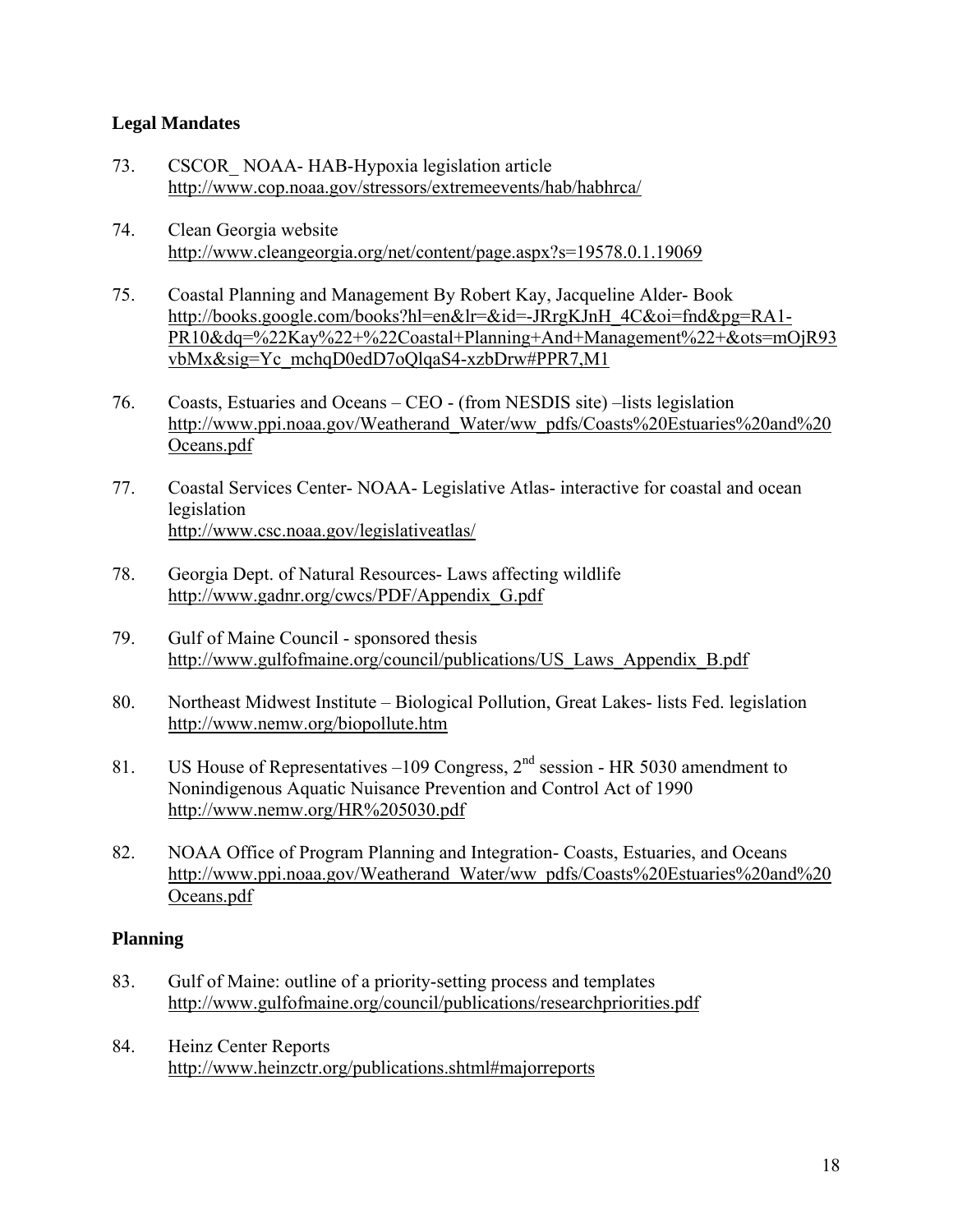- 85. NOAAís Coastal Governance discussion Paper (2006) http://coastalmanagement.noaa.gov/czm/discussion\_paper.pdf
- 86. Regional planning in the US coastal zone: a comparative analysis of 15 Special area plans. By Braxton C. Davis, Baruch Institute for Marine and Coastal Sciences, USC, Clemson, SC http://www.sciencedirect.com/science? ob=ArticleURL& udi=B6VG5-4CB09CM-2& user=655127& rdoc=1& fmt=& orig=search& sort=d&view=c& acct=C0000339 18& version=1& urlVersion=0& userid=655127&md5=f19f5741b5c6d2030d8f2c6949 a8af86

#### **SARRP Council: similar Models**

87. Southeast Florida Ocean and Coastal Resources Council http://masgc.org/gmrp/plans/FLOCC%20I.pdf

#### **Social Science**

- 88. National Marine Protected Areas Regional Priorities for Social Science on Marine Protected Areas: South Atlantic Final Workshop Report http://www.mpa.gov/pdf/helpful-resources/south\_atlantic.pdf
- 89. NOAA Human Dimensions http://masgc.org/gmrp/plans/NOAA%20HD.pdf

#### **Stressors**

- 90. Center for Sponsored Coastal Ocean research (CSCOR) NOAA: http://www.cop.noaa.gov/stressors/welcome.html
- 91. Hollings Marine Laboratory: http://www.cop.noaa.gov/stressors/welcome.html

#### **Technical or Science Reports**

- 92. Florida Keys National Marine Sanctuary Scientific Report 2006 http://www.fknms.nos.noaa.gov/research\_monitoring/exec\_summary\_intro.pdf
- 93. NOAA Florida Keys National Marine Sanctuary Science Report 2001: Ecosystem Report Card http://floridakeys.noaa.gov/research\_monitoring/2001\_sci\_rept.pdf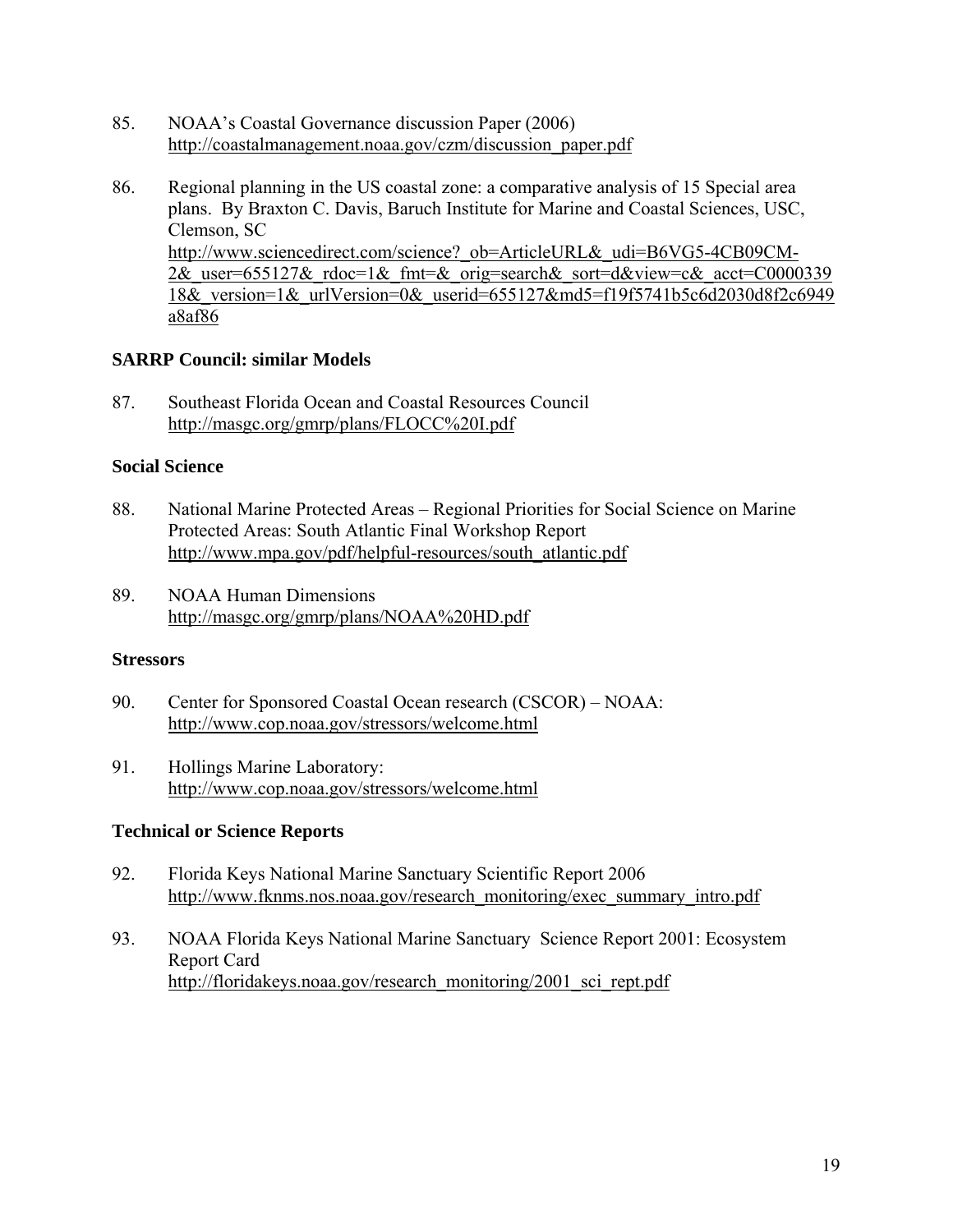#### **GENERAL INFORMATION**

- 94. Army COE Civil works Plan 2004-2009- Goal: watershed based management http://www.usace.army.mil/cw/hot\_topics/ht\_2004/cw\_strat.pdf
- 95. Coastal Services Center 2001-2006 (SC) http://www.csc.noaa.gov/strategic\_plan.pdf
- 96. EPA Strategic Plan 2006-2011 http://www.epa.gov/ocfo/plan/plan.htm
- 97. Fla. DEP Long Range Program Plan Goals 2007-2008 FY through 2011-2012 FY- 281 http://masgc.org/gmrp/plans/FL%20DEP.pdf
- 98. National Park Service Funding the Natural Resource Challenge: Report to Congress 2005- contains information about Natureserve Seamless Partners: Biodiversity Management, Recreation, and Invasive Species Control http://www.nature.nps.gov/challenge/congress/report2005/2005ReporttoCongress.pdf
- 99. Naval Oceanographic Office- Strategic Plan 2004-2008 http://masgc.org/gmrp/plans/NAV.pdf
- 100. NOAA/CSO Discussion Paper: Current & Future Challenges for Coastal Management 2006 discussion paper.pdf (application/pdf Object)
- 101. NOAA Coastal Management site (general descriptions of NOAA coastal programs) http://coastalmanagement.noaa.gov/ene\_gov.html
- 102. NOAA Ocean Service- Oceans, Coasts, & Navigational & Operational Oceanography Themes http://oceanservice.noaa.gov/topics/coasts/ecoscience/welcome.html#authorizing%20ma ndates
- 103. NOAA NESDIS 2005-2010- support for NOAA http://www.spo.noaa.gov/pdfs/NESDIS\_strategic\_plan\_2005-2010.pdf
- 104. NOAAís Strategic Plan for FY 2003 FY 2008 and Beyond http://oceanservice.noaa.gov/about/pdfs/noaa\_strat\_plan.pdf
- 105. US Dept of Interior 2007-2011 http://www.doi.gov/ppp/Strategic%20Plan%20FY07-12/strat\_plan\_fy2007\_2012.pdf
- 106. US National Wildlife Service-Strategic Plan 2005-2010- themes, cross cutting objectives http://www.nws.noaa.gov/sp/Current\_Final\_NWS\_Strategic\_Plan.pdf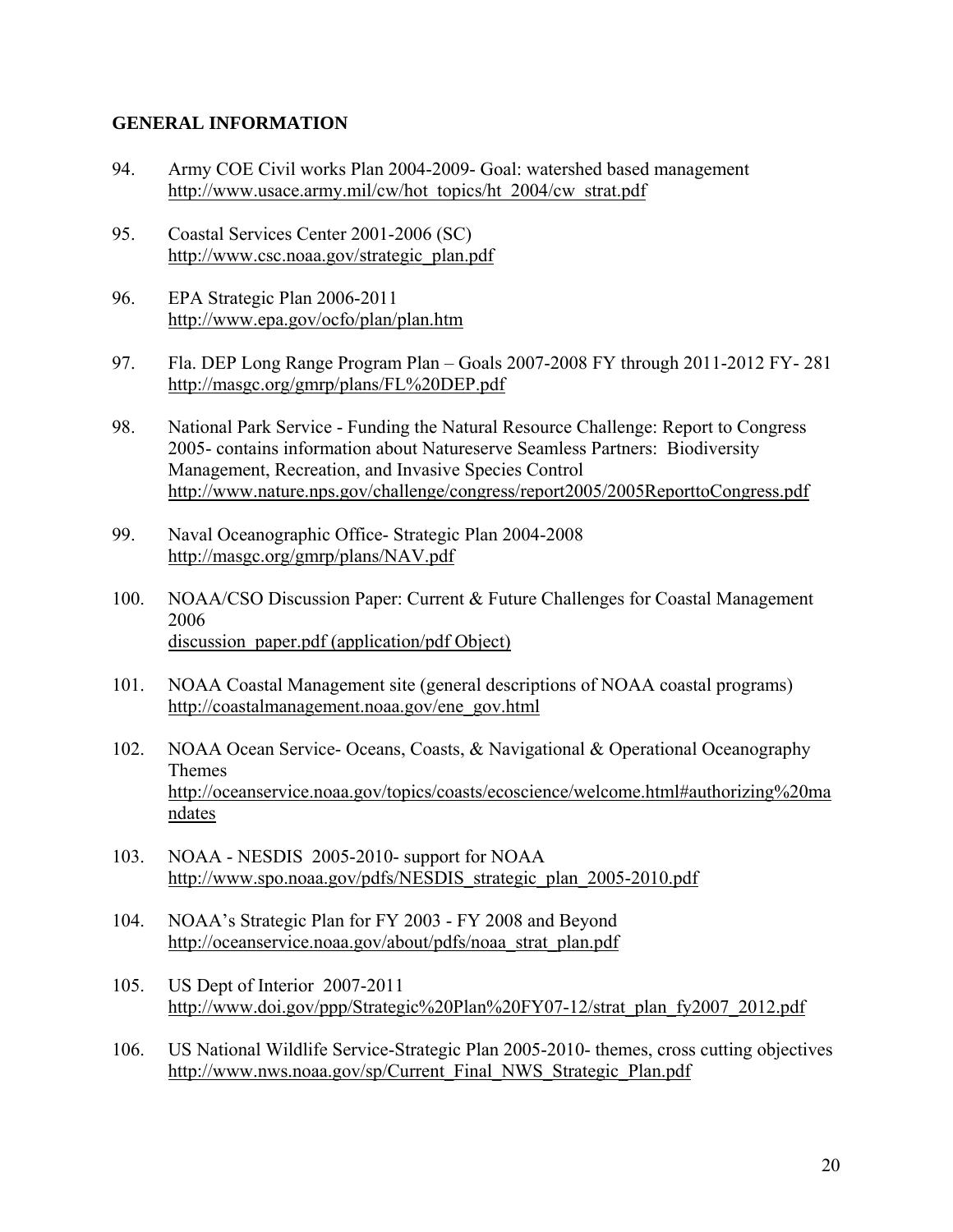#### **Hard copies only**

- 107. Estuarine Research Federation: Ocean Research Needs for Coastal Resource Management
- 108. ERF response to Ocean Research Priorities Plan (from MA)
- 109. NOAA/ CSC 1995 Working group (from GCRC proposal) web page not found

#### **Potential Political interest**

- 110. National Governors Association on Coastal planning and policy http://www.nga.org/portal/site/nga/menuitem.8358ec82f5b198d18a278110501010a0/?vg nextoid=2a0b9e2f1b091010VgnVCM1000001a01010aRCRD
- 111. USGS Federal Budget Requests FY 2008 http://www.usgs.gov/newsroom/article\_pf.asp?ID=1618
- 112. White Water to Blue water Initiative (USAID sponsored NGO) http://www.state.gov/g/oes/rls/fs/2002/15624.htm
- 113. WW2BW Strategic Plan 2006 http://masgc.org/gmrp/plans/WWBW.pdf
- 114. JSOST site fact sheet re: President's FY -08 budget requests for Oceans http://ocean.ceq.gov/oapfactsheet.pdf

#### **Potentially useful later**

- 115. Coastal States Organization http://www.coastalstates.org/
- 116. The Coastal Society The Coastal Society
- 117. Cooperative Institute for Coastal and Estuarine Environmental Technology CICEET News Release Listed Sapelo one above
- 118. EPA GOM accomplishments doc http://masgc.org/gmrp/plans/GMP%20I.pdf
- 119. Florida Fish and Wildlife Research Institute Fish and Wildlife Research Institute
- 120. Georgia Coastal Comprehensive Plan ( in process due 9-07) http://www.georgiaplanning.com/coastal.htm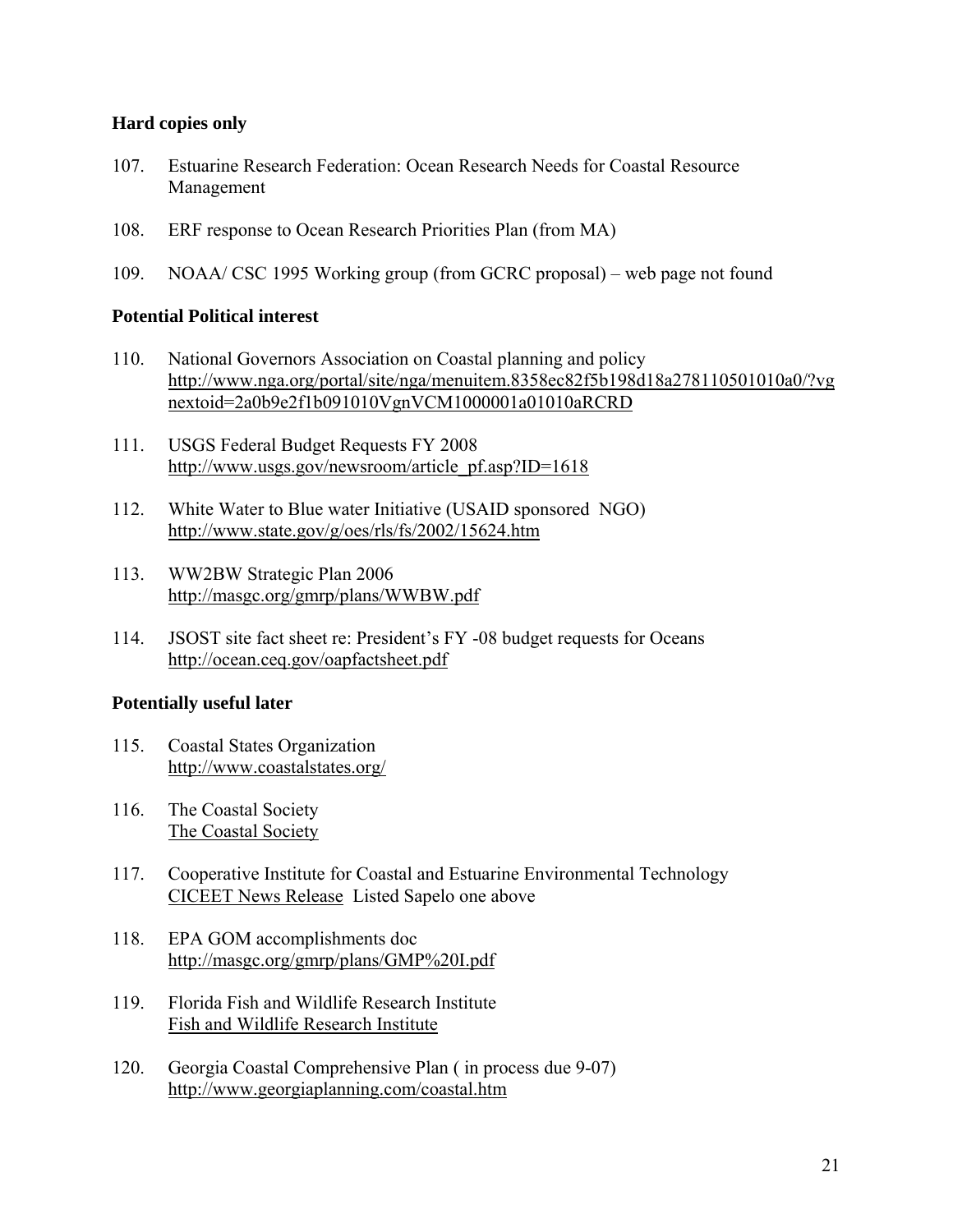- 121. IOOS http://www.ocean.us/
- 122. National Institute of Water Resources (rfp) https://niwr.net/annual\_application/fy2007/2007\_RFP
- 123. NIWR- GA one, but refers to national and does not list priorities http--www.ce.gatech.edu-research-gwri-Upload-RFP\_Letter\_FY07.pdf
- 124. National Sea Grant general National Sea Grant Office Funding and Fellowships
- 125. NOAA Coral Reef Information System (CORIS) http://www.coris.noaa.gov/
- 126. NOAA : Office of Oceanic and Atmospheric Research http://celebrating200years.noaa.gov/foundations/coastal\_research/welcome.html
- 127. NOAA SAMP CZM special\_summary.pdf (application/pdf Object)
- 128. SECOORA- Southeast Coastal Ocean Observations Regional Association Home Page SECOORA
- 129. SEACOOS- 2004 Implementation Plan Implementation Plan - SEACOOS
- 130. US Fish and Wildlife Service plan 2007 Fla only http://myfwc.com/strategic\_plan/Finalstrategicplan.pdf
- 131. USGS Center for Coastal and Watershed Studies http://coastal.er.usgs.gov/
- 132. USGS Sound Waves: a monthly newsletter covering coastal and marine science Interim Science Priorities Plan Meeting Held in Monterey
- 133. NOAA- National Center for Coastal Monitoring & Assessment -Coral Reef Ecosystem Assessment and Monitoring Database http://www8.nos.noaa.gov/biogeo\_public/reef\_photos.aspx

#### **SARRC links checked regularly for timely information:**

- 134. Baruch Institute
- 135. Gulf of Mexico Alliance Working Web Site
- 136. Gulf of Mexico Program US EPA